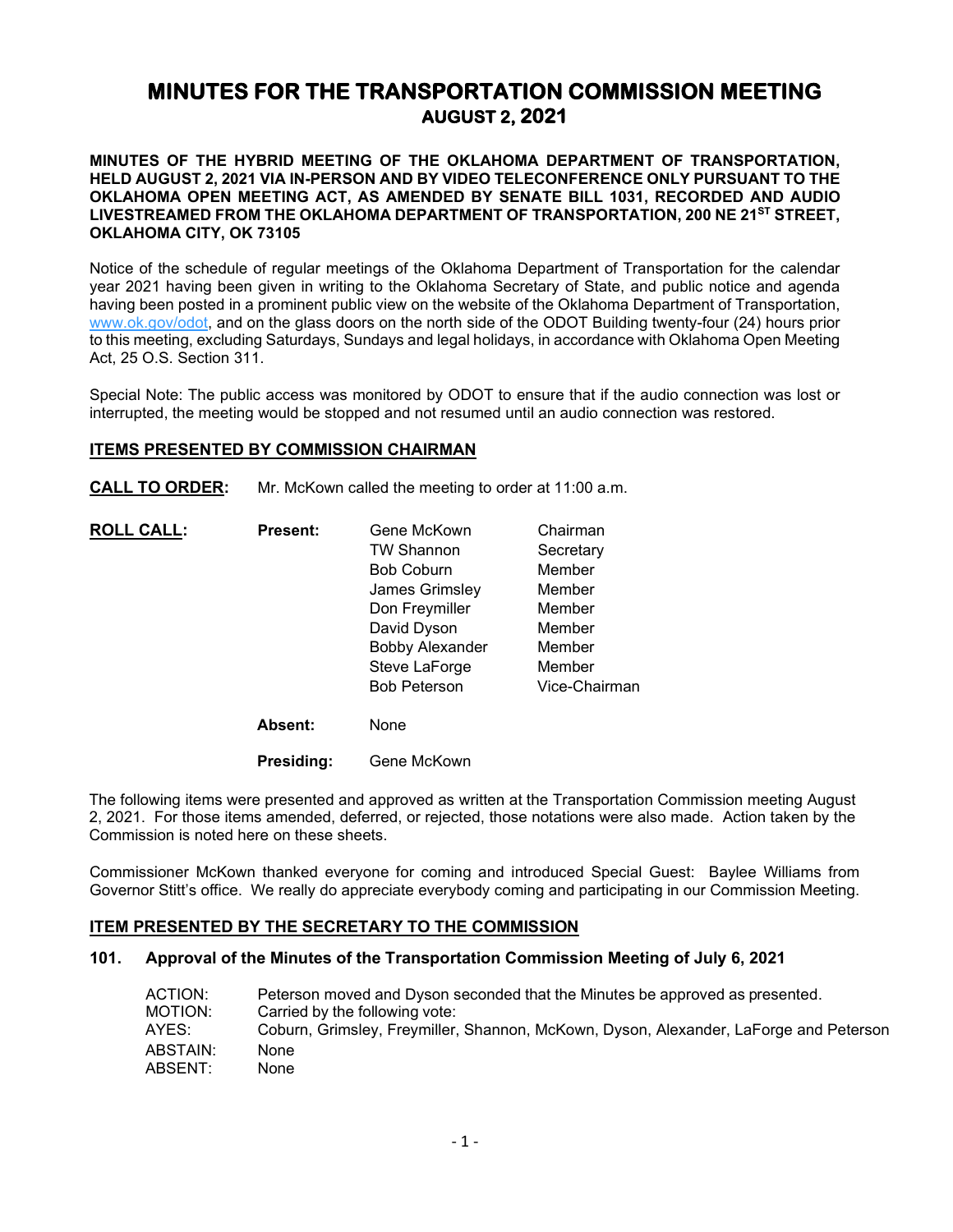# **CONSENT DOCKET PRESENTED BY COMMISSION CHAIRMAN**

# **102. Programming of Federal Railroad Crossing Safety Funds - Section 130 Title 23 Funds - Mr. Schwennesen**

### **a) Tulsa County – Commission District VIII**

In Sand Springs, Construction funding for a Yield/Stop signage project which includes the installation of Yield or Stop signs, cross bucks, breakaway posts, ENS signs and reflective strips at various locations on the SSR mainline. Total cost is \$59,205.78

# **103. Modification of Federal Railroad Crossing Safety Funds - Section 130 Title 23 Funds - Mr. Schwennesen**

- **a)** Washita County Bessie US-183A JP35180(12) GNBC \$80,738.00 18.9%
- **b)** Mayes County Pryor SH-20/Graham Ave JP33075(52) UP \$39,189.02 82.5%
- **c)** Tulsa County –Tulsa South 65th Street West Ave JP33960(21) SSR- \$165,568.40 20.1%

# **104. Land Sales – Mr. Phillips**

- **a)** Muskogee County District I located along the north side of US-62, approximately 2.75 miles westerly of the intersection of US-62/69 in Muskogee - \$25,700.00
- **b)** McCurtain County District II located along the north side of US-70 at the Choctaw & McCurtain County lines and is approximately 5.81 miles northwesterly of Valliant - \$20,200.00
- **c)** Kingfisher County District IV located along the west side of US-81, approximately 0.40 miles south of E. Will Rogers Drive in Kingfisher - \$12,380.00
- **d)** Delaware County District VIII located along the west side of US-59, approximately 0.75 miles south of Sailboat Bridge in Grove, OK - \$301,001.00

# **105. State Highway System Numbering Revisions – Mr. Swift**

- **a)** Removal of the SH-152 Designation between JCT I-44/SH-152 and JCT SH-152/John Kilpatrick TP
- **b)** Addition of a new Designation of I-240 to the above section of SH-152, the John Kilpatrick TP, and the Kickapoo TP
- **c)** Addition of an I-240 Follow Route on portions of I-44 and I-40
- **d)** Addition of a new Designation of SH-4 to the H.E. Bailey Turnpike Norman Spur
- **e)** Addition of a new Designation of SH-301 to the Chickasaw Turnpike
- **f)** Addition of a new Designation of SH-312 to the Cimarron Turnpike Spur
- **g)** Addition of a new Designation of SH-375 to the Indian Nation Turnpike

| ACTION: | Coburn moved and Freymiller seconded that the Consent Docket be approved as presented. |
|---------|----------------------------------------------------------------------------------------|
| MOTION: | Carried by the following vote:                                                         |
| AYES:   | Coburn, Grimsley, Freymiller, Shannon, McKown, Dyson, Alexander, LaForge and Peterson  |
| NAYES:  | None                                                                                   |
| ABSENT: | None                                                                                   |

# **END OF CONSENT DOCKET**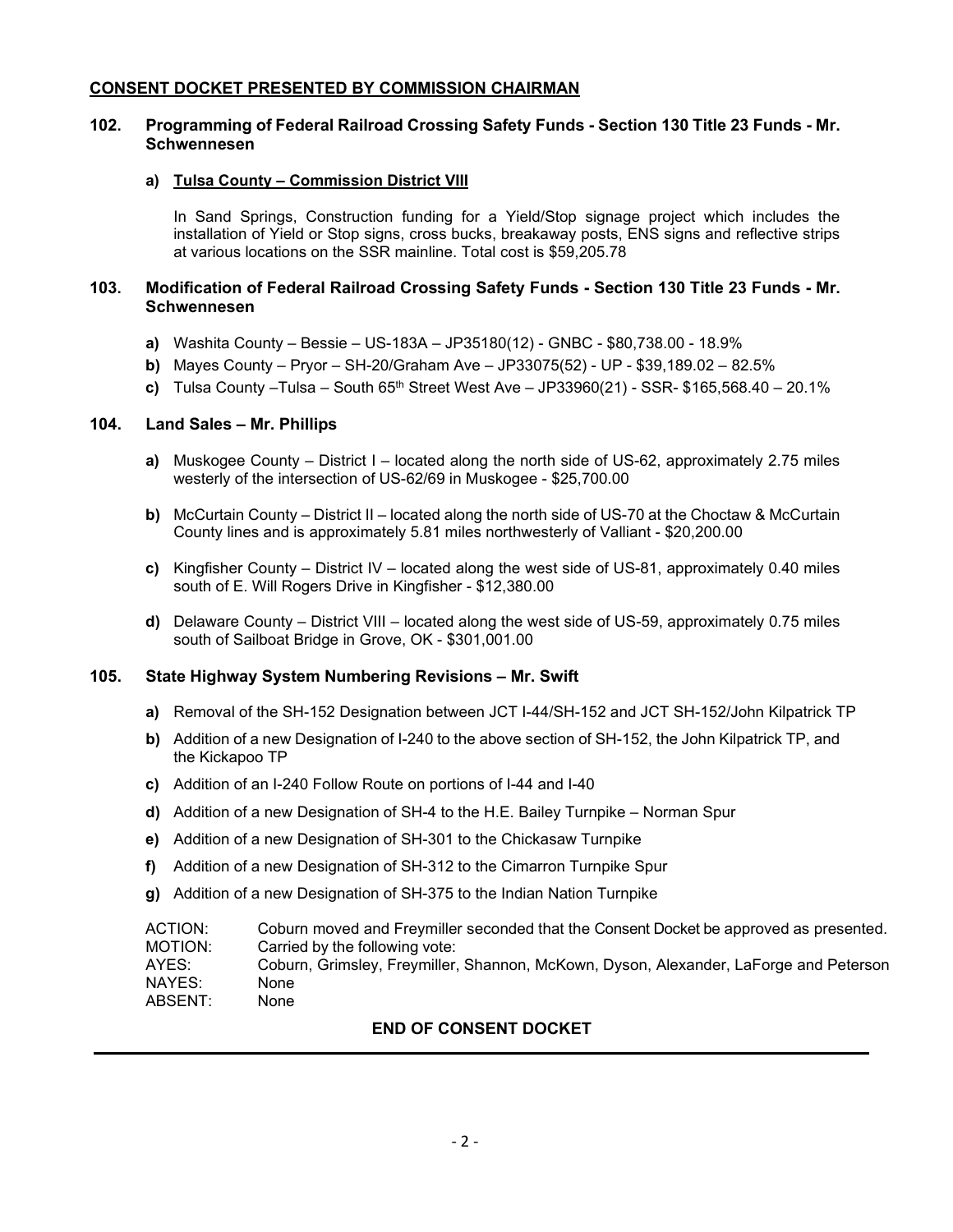# **ITEMS PRESENTED BY DIRECTOR OF ENGINEERING – Mr. Tegeler**

#### **106. Engineering Contracts**

**a)** McCurtain County – District II - to provide preliminary engineering and prepare construction plans for US-70: from 15.11 miles east of Broken Bow, east 0.59 miles

| CI-2325<br>\$607,795.00<br><b>CEC Corporation</b> |  |
|---------------------------------------------------|--|
|---------------------------------------------------|--|

**b)** Cleveland County – District III - to prepare construction plans for SH-9: over Bishop Creek, 0.8 miles west of US-77

| CI-2328A | Aguirre & Fields, LP | \$577,909.00 |
|----------|----------------------|--------------|
|          |                      |              |

**c)** McClain County – District III – to provide preliminary engineering and prepare construction plans for SH-74: at I-35, 2.76 miles south of the Cleveland County line

| CI-2327 | <b>TEIM Design, PLLC</b> | \$791,245.00 |
|---------|--------------------------|--------------|
|         |                          |              |

**d)** Alfalfa County – District VI - to prepare construction plans for US-64: beginning approximately 7.4 miles east of the US-64/SH-8 junction, extending east approximately 6.4 miles to the Grant County line

| CI-2330 | Smith Roberts Baldischwiler, LLC | \$1,089,300.00 |
|---------|----------------------------------|----------------|
|---------|----------------------------------|----------------|

**e)** Beaver County – District VI - to prepare construction plans for US-64: beginning approximately 6.0 miles east of junction US-64/US-83, extending east approximately 8.0 miles

| CI-2330B           | <b>MKEC Engineering, Inc.</b>                                                                                  | \$826,545.00                                                                          |
|--------------------|----------------------------------------------------------------------------------------------------------------|---------------------------------------------------------------------------------------|
| ACTION:<br>MOTION: | Shannon moved and Alexander seconded that the Item be approved as presented.<br>Carried by the following vote: |                                                                                       |
| AYES:              |                                                                                                                | Coburn, Grimsley, Freymiller, Shannon, McKown, Dyson, Alexander, LaForge and Peterson |
| NAYES:             | None                                                                                                           |                                                                                       |
| ABSENT:            | None                                                                                                           |                                                                                       |

#### **107. Engineering Contract Supplements**

**a)** Statewide – All Districts- On-Demand Engineering Services for Strategic Asset & Performance Management (SAPM)

| CI-2250A | Supplement 1 | Garver, LLC                       |
|----------|--------------|-----------------------------------|
| CI-2250B | Supplement 1 | <b>HNTB Corporation</b>           |
| CI-2250C | Supplement 2 | High Street Consulting Group, LLC |

The total aggregate increase for these Contract supplements is \$750,000.00

**b)** Sequoyah County – District I – this supplement is for additional engineering to develop final construction plans for SH-10A: from 2 miles east of SH-10 junction, east to SH-100 junction

EC-1915 Supplement 2 Triad Design Group, Inc. \$147,264.00

**c)** Atoka County – District II – this supplement is for additional engineering to develop final construction plans for US-69 in Tushka

| CI-2222E | Supplement 1 | <b>HNTB Corporation</b> | \$50,000.00 |
|----------|--------------|-------------------------|-------------|
|          |              |                         |             |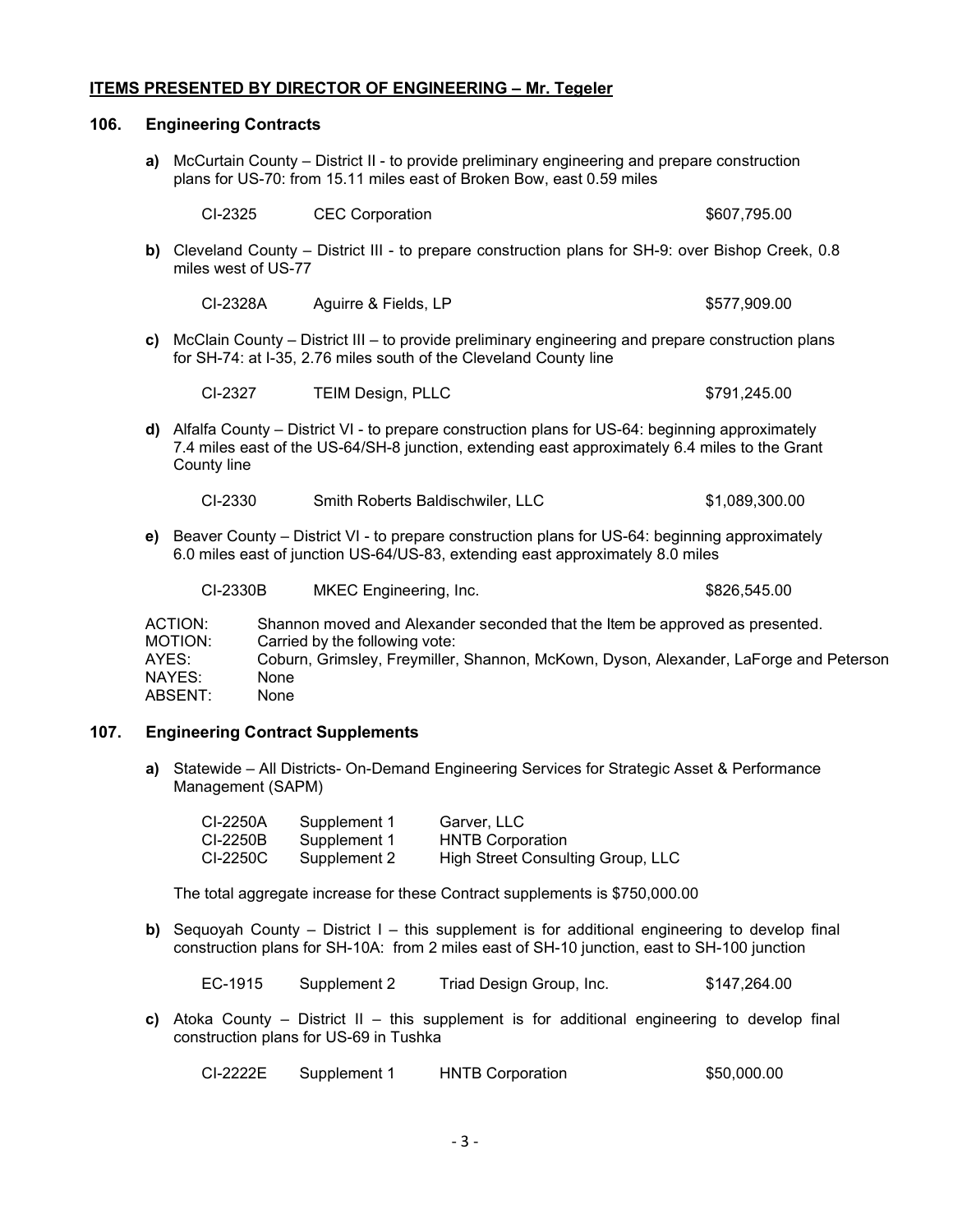**d)** Choctaw County – District II – this supplement is for additional engineering to develop final construction plans for US-271 over Kiamichi Railroad and county road approximately 2.38 miles north of Texas State line

| EC-1684 | Supplement 2 | MacArthur Associated, LLC | \$132,253.00 |
|---------|--------------|---------------------------|--------------|
|---------|--------------|---------------------------|--------------|

**e)** Tulsa County – District VIII – this supplement is for additional engineering to develop final construction plans for the I-44/US-75 interchange reconstruction from I-244 thru the Arkansas River

|                    | CI-2123B | Supplement 2                   | Poe & Associates, Inc.                                                       | \$106,564.00                                                                          |
|--------------------|----------|--------------------------------|------------------------------------------------------------------------------|---------------------------------------------------------------------------------------|
| ACTION:<br>MOTION: |          | Carried by the following vote: | Peterson moved and Grimsley seconded that the Item be approved as presented. |                                                                                       |
| AYES:              |          |                                |                                                                              | Coburn, Grimsley, Freymiller, Shannon, McKown, Dyson, Alexander, LaForge and Peterson |
| NAYES:             |          | None                           |                                                                              |                                                                                       |
| ABSENT:            |          | None                           |                                                                              |                                                                                       |

#### **ITEMS PRESENTED BY CONSTRUCTION DIVISION ENGINEER – Mr. Leonard**

#### **108. Change Orders with Cumulative Total of \$75,000.00 or Less – Information Only**

- **a)** Canadian County Co. Rd. STP-209C(071)CI / 31181(04), \$4,241.90, 0.29%
- **b)** Canadian County US-81 SBR-011N(104)SB / 32762(04), \$20,884.88, 0.77%<br>**c)** Choctaw County US-70 STP-212F(053)3B / 34778(04), \$6,010.56, 1.86%
- **c)** Choctaw County US-70 STP-212F(053)3B / 34778(04), \$6,010.56, 1.86%
- **d)** Cleveland County US-77 STP-114C(111)SS / 20997(04), \$7,750.00, 0.07%
- **e)** Cleveland County I-35 STP-214B(104)AG / 31506(04), #1, \$3,161.03, 0.06%<br>**f)** Cleveland County I-35 STP-214B(104)AG / 31506(04), #2, \$2,473.25, 0.05%
- **f)** Cleveland County I-35 STP-214B(104)AG / 31506(04), #2, \$2,473.25, 0.05%<br>**g)** Ellis County Co. Rd. CIRB-223C(017)RB / 28457(04), #1, \$650.00, 0.02%
- **g)** Ellis County Co. Rd. CIRB-223C(017)RB / 28457(04), #1, \$650.00, 0.02%
- **h)** Ellis County Co. Rd. CIRB-223C(017)RB / 28457(04), #2, \$23,625.00, 0.57%<br>**i)** Garfield County US-60 SBR-224N(066)SB / 32771(04), \$1,335.00, 0.20% **i)** Garfield County - US-60 - SBR-224N(066)SB / 32771(04), \$1,335.00, 0.20%
- 
- **j)** Harmon County Co. Rd. CIRB-229C(016)RB / 28710(04), \$3,861.00, 0.06% **k)** Kay County - I-35 - NHPPI-3500-(101)PM / 29845(04), \$30,023.35, 0.28%
- **l)** Kay County SH-11 SBR-236B(069)SB / 32772(04), \$48,562.00, 10.80%
- **m)** Lincoln County SH-102 SSR-241C(075)SR / 33334(04), \$21,551.04, 2.49%
- **n)** Love County Co. Rd. NHPPI-3500-(061)PM / 30365(04), \$3,716.64, -0.13% Underrun
- **o)** Murray County I-35 HSIPG-243F(033)TR / 34144(04), \$20,967.51, 0.80%
- **p)** Oklahoma County I-44 NHPPI-4400-(034)SS / 28855(04), \$772,186.89, -12.53% Underrun
- **q)** Oklahoma County Co. Rd. STP-255D(506)CO / 32884(04), \$10,000.00, 1.00%
- **r)** Osage County SH-99 STP-257B(056)SS / 28860(04), \$44,542.50, 4.47%
- **s)** Pushmataha County Co. Rd. CIRB-264D(068)(069)RB / 28631(04), \$17,176.00, 0.32%
- **t)** Seminole County SH-3E SBR-9595(004)SB / 29595(04), \$7,392.00, 0.34%
- **u)** Sequoyah County Co. Rd. CIRB-268C(069)RB / 28513(04), \$7,237.50, 0.21%

## **109. Change Orders with Cumulative Total Greater than \$75,000.00**

- 
- **a)** Atoka County US-69 NHPP-013N(174)PM / 30411(04), #3, \$1,254,271.77, 6.50%
- **b)** Atoka County US-69 NHPP-013N(174)PM / 30411(04), #4, \$40,988.41, 0.21%<br>**c)** Canadian County SH-3 NHPP-209N(075)3P / 33889(04), \$99,654.46, 2.63% **c)** Canadian County - SH-3 - NHPP-209N(075)3P / 33889(04), \$99,654.46, 2.63%
- **d)** Creek County US-75A ACSTP-219C(033)SS / 27075(04), \$114,853.50, 1.42%
- **e)** Grady County US-81 SBR-226N(062)SB / 31311(04), \$4,513.63, 0.13%
- **f)** Kiowa County SH-6 STP-038B(232)SS / 15027(04), \$86,410.83, 0.43%
- **g)** Logan County SH-33 ACSTP-242C(046)SS / 21860(04), \$103,926.09, 0.60%
- **h)** Major County Co. Rd. STP-247C(026)CI / 31771(04), \$89,502.38, 13.81%
- 
- **i)** McClain County I-35 NHPPI-0035(297)SS / 23283(04), \$10,521.94, 0.22%<br>**j)** McClain County US-77 ACNHPP-244N(052)SS / 27946(04), \$27,881.79, 0<br>**k)** Oklahoma County I-235 NHPPI-2350-(009)PM / 09033(27), \$59,4 **j)** McClain County - US-77 - ACNHPP-244N(052)SS / 27946(04), \$27,881.79, 0.08%
- **k)** Oklahoma County I-235 NHPPI-2350-(009)PM / 09033(27), \$59,485.80, 0.06%<br>**I)** Oklahoma County Ct. St. STP-155B(614)AG / 24364(04), \$5,284.81, 0.06%
- **l)** Oklahoma County Ct. St. STP-155B(614)AG / 24364(04), \$5,284.81, 0.06%<br>**m)** Oklahoma County I-44 NHPPI-4400-(037)(039)(040)(041)(042)(043)PM / 31
- **m)** Oklahoma County I-44 NHPPI-4400-(037)(039)(040)(041)(042)(043)PM / 31006(04), \$19,974.34, 0.07%
- **n)** Pottawatomie County SH-39 STP-163B(212)SS / 24240(07), \$92,930.36, 1.34%
- **o)** Texas County SH-136 STP-170C(123)(127)SS / 24241(04), \$14,357.20, 0.08%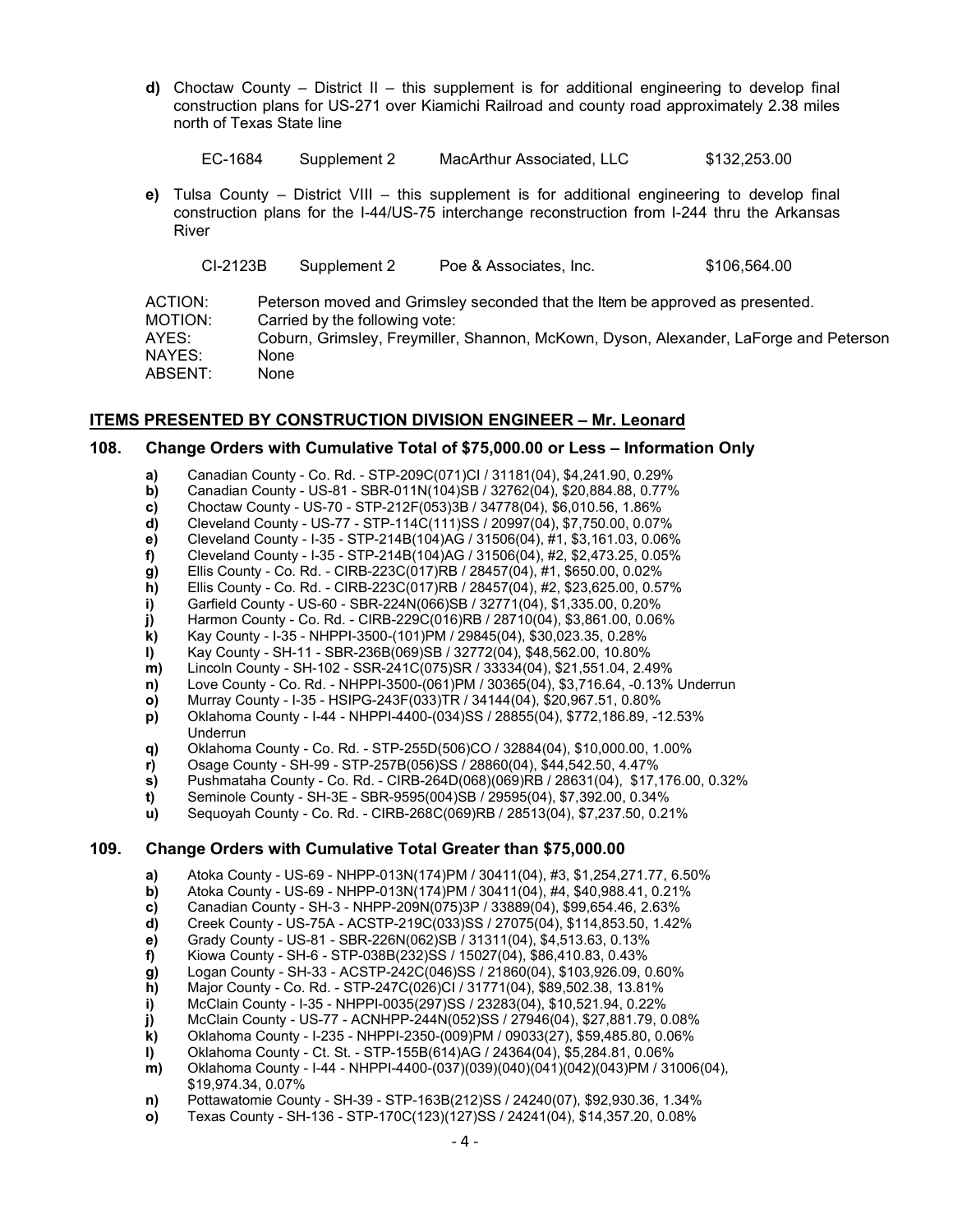- **p)** Tulsa County I-44 NHPPI-4400(058)PM / 29693(04), \$500,000.00, 4.59%
- **q)** Tulsa County Ct. St. STP-272B(278)CI / 30703(04), \$35,142.21, 1.22%

ACTION: LaForge moved and Coburn seconded that the Item be approved as presented. MOTION: Carried by the following vote: AYES: Coburn, Grimsley, Freymiller, Shannon, McKown, Dyson, Alexander, LaForge and Peterson NAYES: None ABSENT: None

# **ITEM PRESENTED BY THE COMPTROLLER DIVISION**

# **110. Proposed Bid Openings – Mr. Hackney, Project Funding Manager**

- **a)** Final October, 2021 Proposed Bid Opening
- **b)** Tentative November, 2021 Proposed Bid Opening

ACTION: Dyson moved and Shannon seconded that the Item be approved as presented. MOTION: Carried by the following vote: AYES: Coburn, Grimsley, Freymiller, Shannon, McKown, Dyson, Alexander, LaForge and Peterson NAYES: None ABSENT: None

# **ITEM PRESENTED BY DIRECTOR OF OPERATIONS – Mr. Davis**

# **111. Settlement of Claim for Project Delay to Duit Construction Company**

Okmulgee County – District I – Pavement Rehabilitation – I-40/US-75B: On I-40, from Mile Marker 237.41 extending east and on US-75B, from I-40 extending northeast in Henryetta, Project No.: NHPPI-4000(005)SS; HSIPG-40-6(380)238TF - \$355,424.00

ACTION: LaForge moved and Coburn seconded that the Item be approved as presented. MOTION: Carried by the following vote: AYES: Coburn, Grimsley, Freymiller, Shannon, McKown, Dyson, Alexander, LaForge and Peterson NAYES: ABSENT: None

#### **ITEM PRESENTED BY LOCAL GOVERNMENT DIVISION ENGINEER – Ms. Williams**

## **112. Presentation of the proposed CIRB 5 Year County Work Plan (2022-2026)**

The Department has worked with the County Circuit Engineering Districts from across the State to compile an update to the 5 Year CIRB plan.

Funding for the CIRB program is currently derived from a portion of the revenues accruing from the Motor Vehicle and Registration Act as authorized in HB 2249.

The Plan was developed with consideration for the critical needs of the County Transportation System within the financial constraints of funding projected to be available to the program.

The CIRB Plan to improve the county road system includes:

- Approximately \$540 million in improvements
- Replacement or rehabilitation of 272 county bridges, 129 structurally deficient or functionally obsolete
- 25 bridges incorporating recycled I-40 Crosstown bridge beams
- Improvements to 443 miles of county roads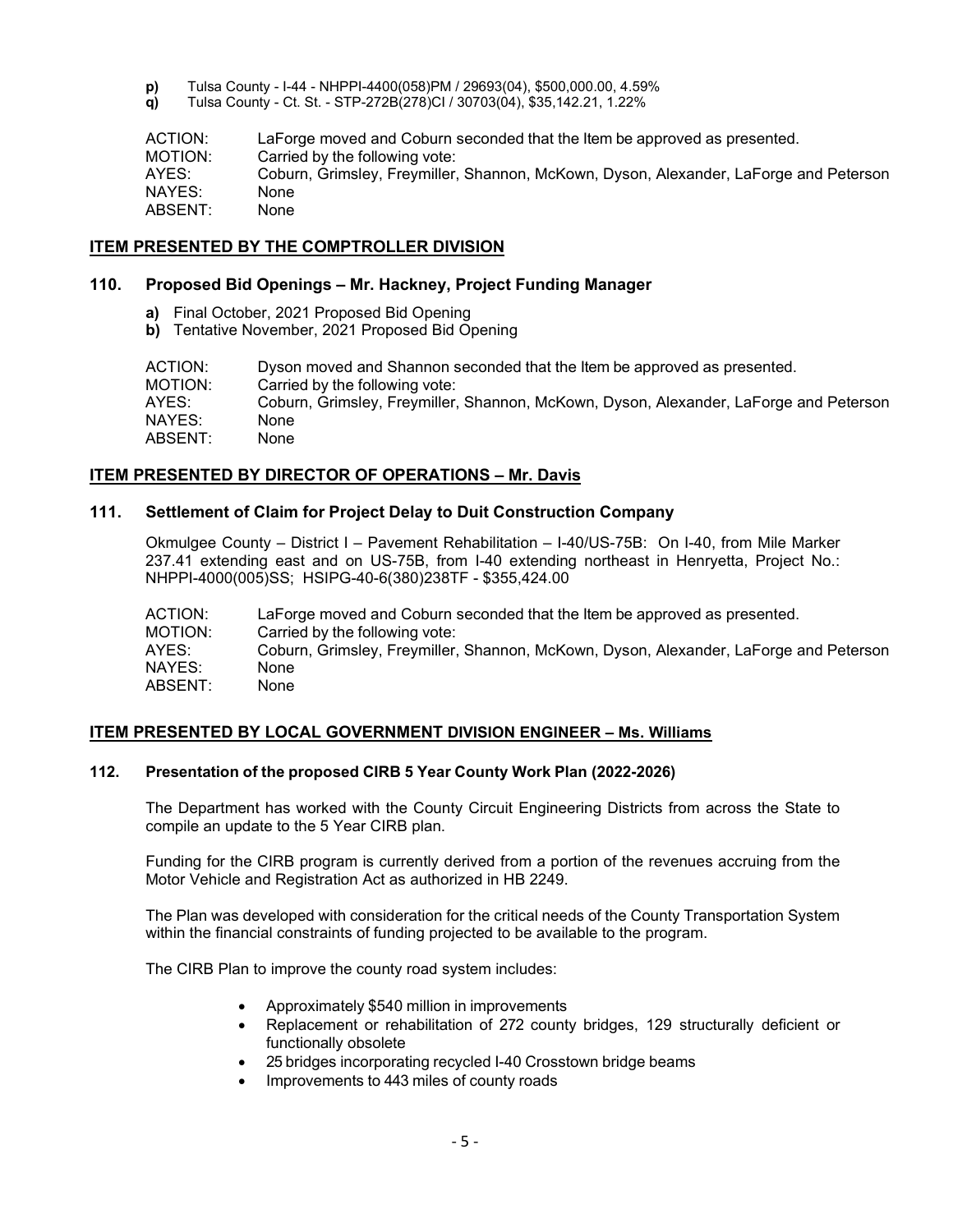ACTION: Peterson moved and Coburn seconded that the Item be approved as presented. MOTION: Carried by the following vote:<br>AYES: Coburn. Grimslev. Frevmiller. Coburn, Grimsley, Freymiller, Shannon, McKown, Dyson, Alexander, LaForge and Peterson NAYES: None ABSENT: None

### **ITEM PRESENTED BY THE OFFICE ENGINEER – Mr. Delce**

#### **113. Awards**

July 15, 2021 – Regular Letting

| ACTION: | Coburn moved and LaForge seconded that the Item be approved as presented.             |
|---------|---------------------------------------------------------------------------------------|
| MOTION: | Carried by the following vote:                                                        |
| AYES:   | Coburn, Grimsley, Freymiller, Shannon, McKown, Dyson, Alexander, LaForge and Peterson |
| NAYES:  | None                                                                                  |
| ABSENT: | None                                                                                  |

# **ITEM TO BE PRESENTED BY THE DIRECTOR – Mr. Gatz**

# **114. Director's Report**

Secretary Gatz thanked the Commissioners for approving the County Improvements for Roads and Bridges (CIRB) 5 Year Plan. The County Commissioners work hard to maintain the county road system; and the CIRB 5 Year Plan assists them in coordinating and assigning the funds as needed. He stated in the past 15 years, the CIRB Program has successfully helped fund major projects that no single county could have done on its own; including the replacement of hundreds of structurally deficient county bridges. He said we are constantly working to strengthen our relationship with County Commissioners to be sure we are helping bring the best projects forward in the CIRB Plan. Recently the Legislative Office of Fiscal Transparency (LOFT) reviewed the CIRB Program and made some recommendations that we on working on as well.

He thanked the Commission for approving the item to add State Highway Numbering to several Oklahoma Turnpikes, including designating the Indian Nation Turnpike as SH-375 and the H.E. Bailey Turnpike Norman Spur as SH-4. As part of this action, the I-240 designation was added to 75 miles of highway in the Oklahoma City Metro area, including all of the John Kilpatrick Turnpike and Kickapoo Turnpike along with segments of SH-152/Airport Road, I-44 and I40

He thanked the Commission for approving the item to add state highway numbering revisions to several Oklahoma turnpikes; including designating the Indian Nation Turnpike as SH-375 and the H.E. Bailey Turnpike Norman Spur as SH-4. As part of this action, the I-240 designation will be added to 75 miles of highway in the Oklahoma City metro area, including the entire John Kilpatrick Turnpike and Kickapoo Turnpike along with segments of SH-152/Airport Rd., I-44 and I-40, creating a continuous loop around the City. Because of its status as a national route, the I-240 designation will require AASHTO and FHWA approval before being implemented; whereas the state highway designations will occur relatively soon. These highway numbering changes are being made to improve route consistency for drivers using mapping and navigation apps; and do not add or remove any highway or turnpike mileage. He noted that the JKT went to cashless plate billing because of safety considerations.

He said at the Federal level the Senate Infrastructure Appropriations Bill is still being considered. A full text of the bill was recently released (2500 pages) and looks like it would result in reapportionment that would reduce Oklahoma's overall national percentage by 2%, but will result in approximately a 30% increase of funds. However, not all of these funds will be for roads and bridges. If this bill is passed in the Senate it will go to the House for consideration. He was optimistic that we will have a reauthorization bill before the end of the federal fiscal year in September.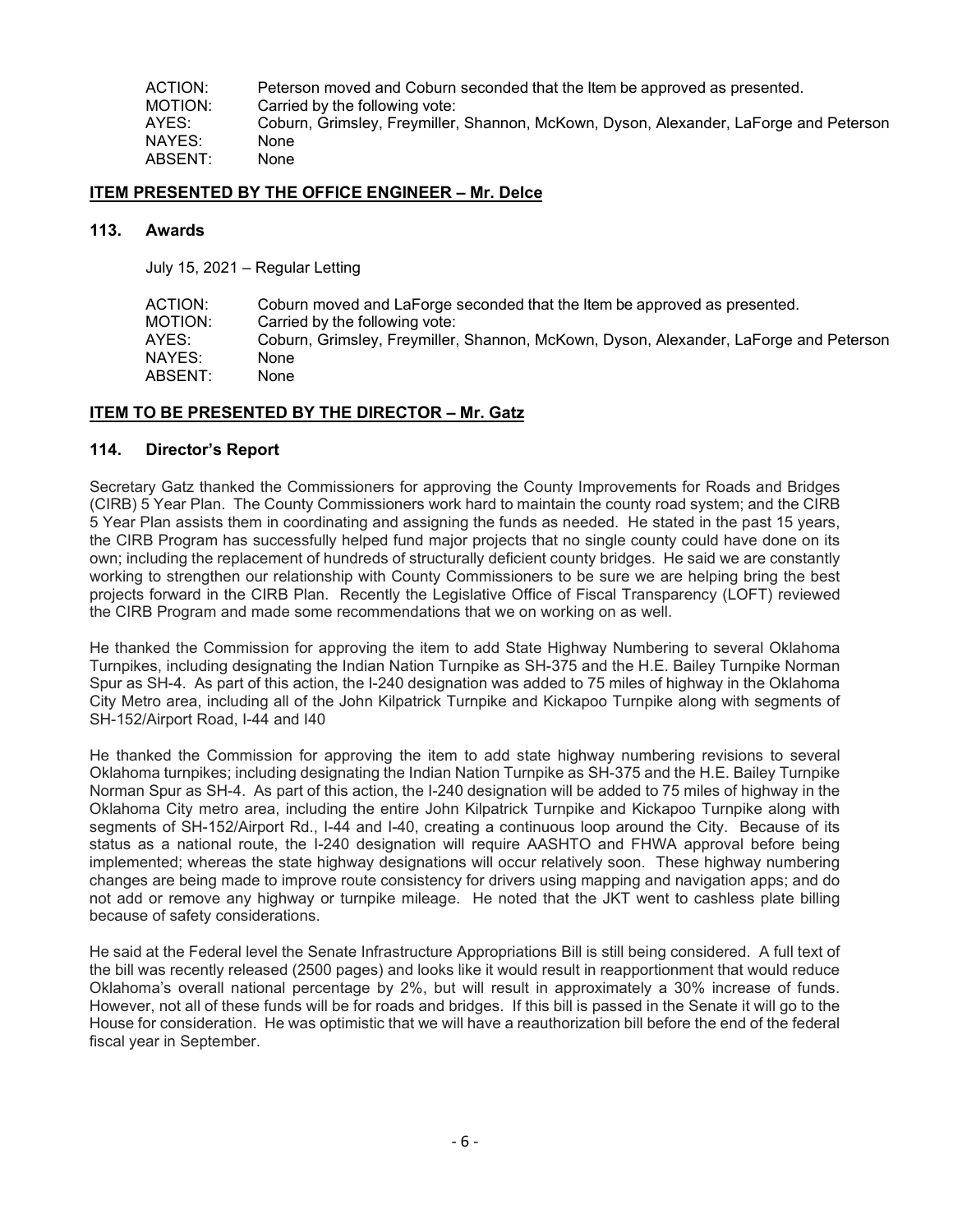ODOT is continuing our safety campaign, *"Make Safety Stick – Everybody Click"*. This month's emphasis will be on School Zone Safety. Please slow down in those school zone and be extremely cautious around school buses. Also, there have been too many motorcycle accidents, please watch out for them when driving; but to motorcycle drivers please slow down!

He also updated the board on the next steps for the Transportation Modernization Initiative, which is working to improve shared services and create a blended organizational structure across ODOT, the Oklahoma Turnpike Authority and the Oklahoma Aeronautics Commission. The consultant, Guidehouse, will be retained for another year to help with implementation of its modernization recommendations and early initiatives, as well as creation of cost-sharing agreements and performance metrics. They are going to be looking at job titles, performance measures and salaries. The Department, OTA and OAC will share the cost of the \$790,000 contract with Guidehouse.

**NOTE:** *Commissioner Peterson asked how many employees are there across the 3 agencies.* 

Secretary Gatz answered, "approximately 3000".

*Commissioner McKown asked about Civil Service Reform in the Legislature.*

Secretary Gatz explained that is basically what the Modernization is for; to do market studies and look at salary levels. The Governor and Legislature are all in support of this.

*Commissioner Alexander gave a shoutout to Brandon Weir an ODOT employee who helped his wife out around 10:30 at night. She had broken down on the interstate and he stopped to help her; was so grateful that our ODOT workers are willing to work 24/7.* 

**Information Only**: No Commission action required.

# **ITEM PRESENTED BY COMMISSION CHAIRMAN**

# **115. Adjournment Motion**

| ACTION: | Coburn moved and Dyson seconded that the Meeting be adjourned.                        |
|---------|---------------------------------------------------------------------------------------|
| MOTION: | Carried by the following vote:                                                        |
| AYES:   | Coburn, Grimsley, Freymiller, Shannon, McKown, Dyson, Alexander, LaForge and Peterson |
| NAYES:  | None                                                                                  |
| ABSENT: | None                                                                                  |

**Meeting adjourned at 11:38 a.m.**